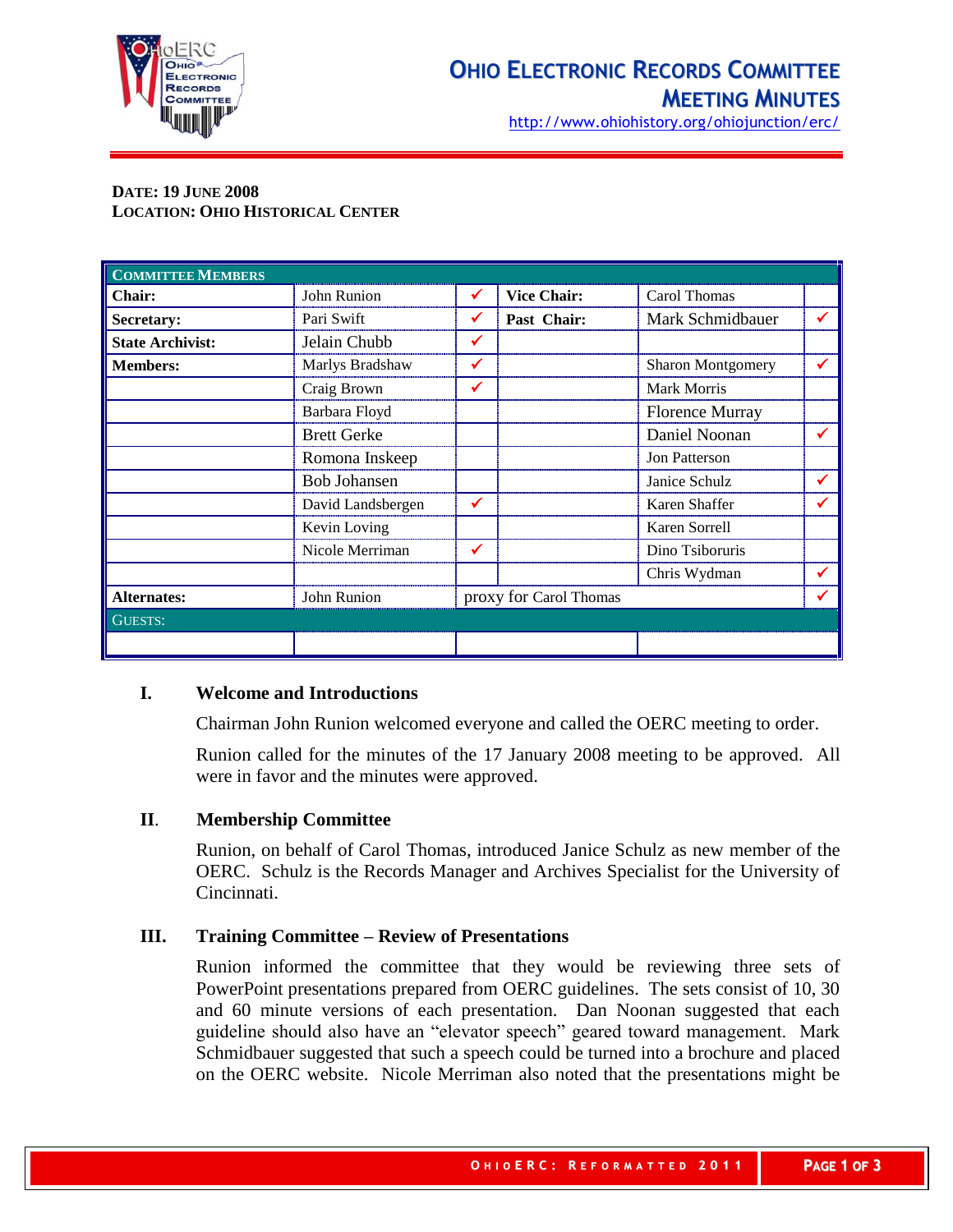

approached not just in different lengths, but for beginner, intermediate and advanced audiences.

Barb Floyd stated that the presentations should be presented to focus groups of varying levels of expertise. The audience should know the issues surrounding electronic records, but not the specifics of how to deal with those issues. The focus group could help the committee determine whether the presentations contained information that would help users to practically apply what they've learned. Schmidbauer suggested two different 10 minute presentations: What are the risks if steps aren't taken to protect electronic records; and a non-technical presentation, perhaps, as Floyd suggested, "What, Not How." Craig Brown suggested offering the presentations to elected officials organizations. Karen Shaffer stated that the presentations should contain as many speaker's notes as possible so that the presenter can choose those portions that best suit the audience receiving the presentation.

Runion asked the committee if there should be a survey to collect audience feedback since there will be various committee members giving the presentations and each member of the OERC has a stake in the outcome. It was suggested that the presentations be tested first at an OERC meeting, with invited focus groups in attendance as well. Ideally, the volunteer giving the presentation at the meeting should not be the one who created the presentation. It was decided that at the next OERC meeting, the one hour versions of the Email and Imaging presentations will be given. Runion will work with Thomas and Florence Murray to revise the Email presentation to include speaker's notes.

### **IV. Federal Rules of Civil Procedure Subcommittee Update**

Swift submitted for the committee's approval a new section for the OERC's website on the Legal Obligation to Properly Manage Electronic Records. Written by Martin Susec, with comments and suggestions from Runion, Thomas and Swift, the section summarizes the important aspects of the Ohio Public Records Act and the Federal and State Rules of Civil Procedure.

Floyd motioned to approve the article for inclusion on the OERC website. Schmidbauer seconded the motion. The motion passed. Swift will add it to the website.

The Ohio Supreme Court is currently considering proposed amendments to Ohio's Rules of Civil Procedure. If, upon approval, changes need to be made to the OERC statement, they will be incorporated.

### **V. State Archives Update**

Jelain Chubb reported that at the upcoming National Association of Government Archives and Records Administrators (NAGARA) there were nine sessions on electronic records issues, especially the responsibilities that governments have for